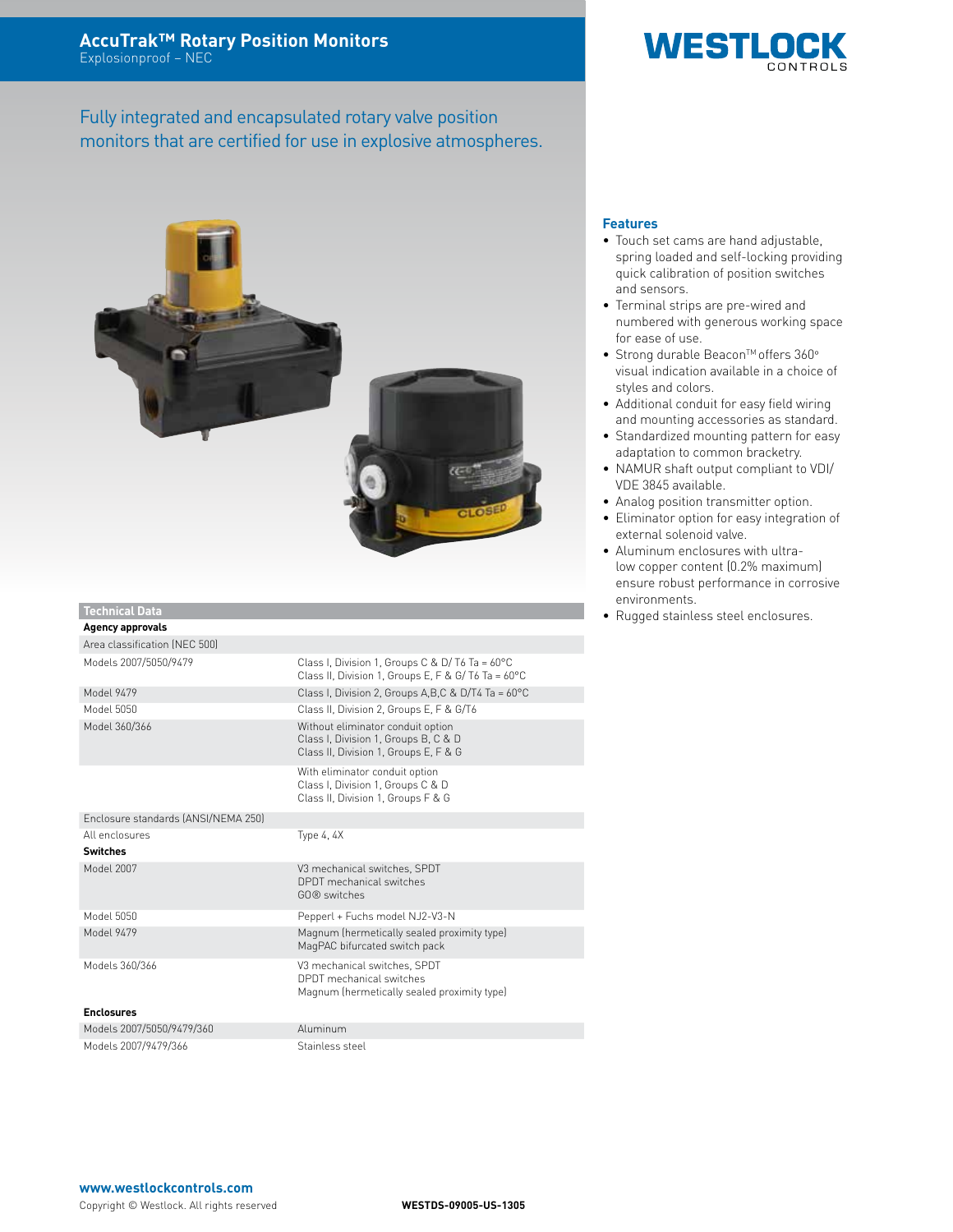# **AccuTrak™ Rotary Position Monitors**

Explosionproof – NEC



Dimensions in inches, where available metric dimension (mm) in parentheses.

| <b>Technical specifications</b>  |                                                                                    |
|----------------------------------|------------------------------------------------------------------------------------|
| <b>Materials of construction</b> |                                                                                    |
| Enclosure                        | Aluminum with powder coat finish                                                   |
| Shaft and hardware               | Stainless steel                                                                    |
| <b>Bushing</b>                   | Oil impregnated bronze                                                             |
| Beacon visual indicator          | Co-polyester                                                                       |
| <b>Drive shaft</b>               |                                                                                    |
| Standard                         | Double-D with 1/4" A/F                                                             |
| Option                           | NAMUR standard VDI/VDE 3845                                                        |
| <b>Available switches</b>        |                                                                                    |
| Model 2007                       | V3 mechanical switches, SPDT<br>DPDT (form CC) mechanical switches<br>GO® switches |
| Model 5050                       | Pepperl + Fuchs model NJ2-V3-N                                                     |
| Model 9479                       | Magnum (hermetically sealed proximity type)<br>MagPAC bifurcated switch pack       |
| <b>Options</b>                   |                                                                                    |
| Models 2007/9479                 | Stainless steel enclosure                                                          |
| Models 2007/9479                 | 4-20 mA position transmitter                                                       |

Please consult your sales office for any other requirements

### **Notes**

## **Conduit entries**

Accutrak position monitors are available with a choice of conduit entries. Please see the selection guide for standard entries.

### **Switches and sensors**

For further information see our switches and sensors data sheet.

### **Eliminator fitting**

A specialist eliminator fitting is available for the purpose of mounting an aftermarket solenoid valve.

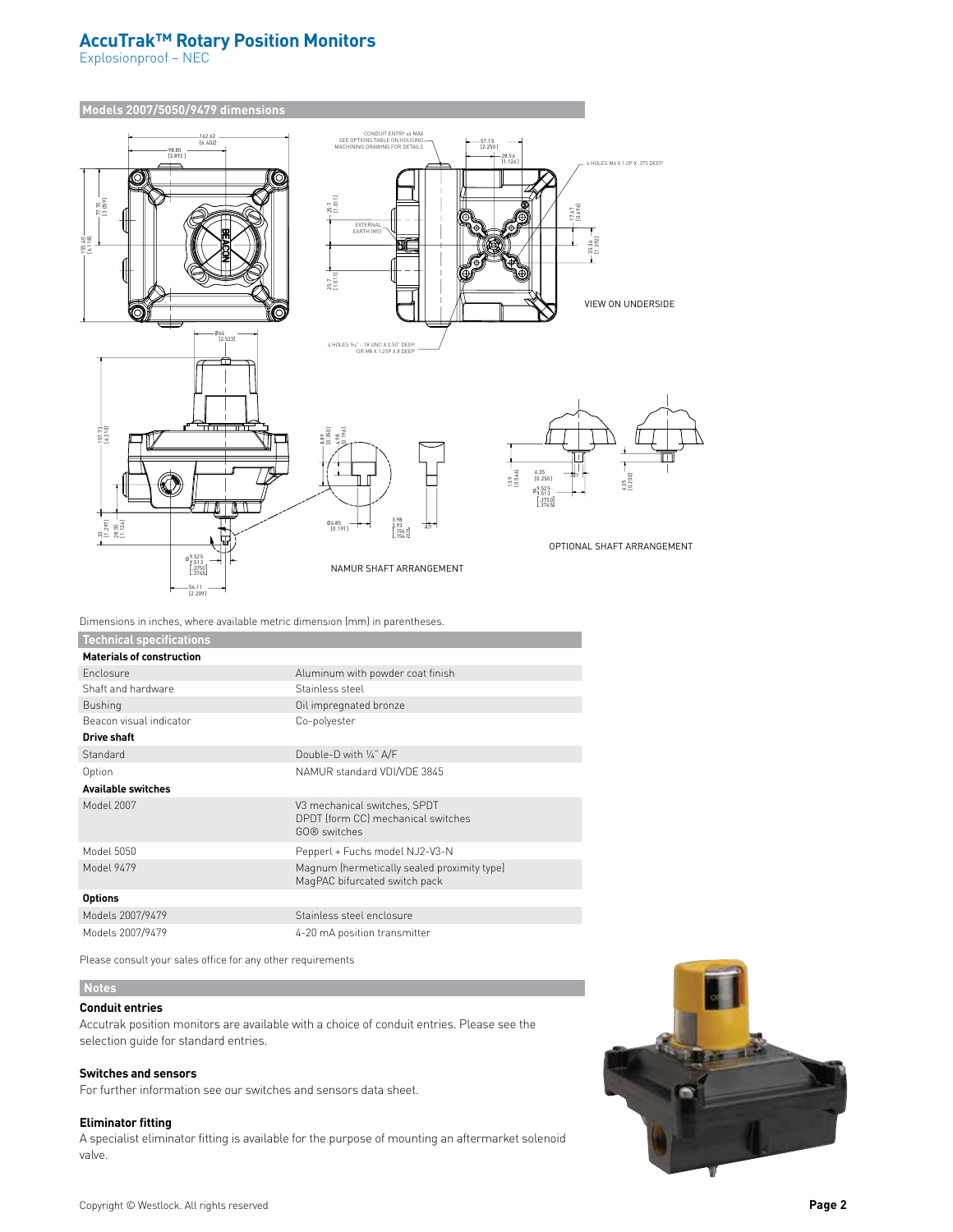# **AccuTrak™ Rotary Position Monitors**

Explosionproof – NEC

## **Models 360/366 dimensions**



Dimensions in inches, where available metric dimension (mm) in parentheses.

| <b>Technical specifications</b>  |                                                                                                                                                                                                                   |
|----------------------------------|-------------------------------------------------------------------------------------------------------------------------------------------------------------------------------------------------------------------|
| <b>Materials of construction</b> |                                                                                                                                                                                                                   |
| <b>Enclosure</b>                 |                                                                                                                                                                                                                   |
| Model 360                        | Aluminum with powder coat finish                                                                                                                                                                                  |
| Model 366                        | Stainless steel with electropolished finish                                                                                                                                                                       |
| Shaft and hardware               | Stainless steel                                                                                                                                                                                                   |
| <b>Bushing</b>                   | Oil impregnated bronze                                                                                                                                                                                            |
| Beacon visual indicator          | Co-polyester                                                                                                                                                                                                      |
| <b>Drive shaft</b>               |                                                                                                                                                                                                                   |
| Standard                         | Double-D with 1/4" A/F                                                                                                                                                                                            |
| Option                           | NAMUR standard VDI/VDE 3845                                                                                                                                                                                       |
| <b>Available switches</b>        |                                                                                                                                                                                                                   |
|                                  | V3 mechanical switches, SPDT<br>DPDT (form CC) mechanical switches<br>Magnum, SPDT hermetically sealed switches,<br>with tungsten contacts<br>Magnum, SPDT hermetically sealed switches,<br>with rhodium contacts |
| <b>Options</b>                   |                                                                                                                                                                                                                   |
| Models 360/366                   | 4-20 mA position transmitter                                                                                                                                                                                      |

Please consult your sales office for any other requirements

### **Notes**

## **Conduit entries**

Accutrak position monitors are available with a choice of conduit entries. Please see the selection guide for standard entries.

### **Switches and sensors**

For further information see our switches and sensors data sheet.

### **Eliminator fitting**

A specialist eliminator fitting is available for the purpose of mounting an aftermarket solenoid valve.

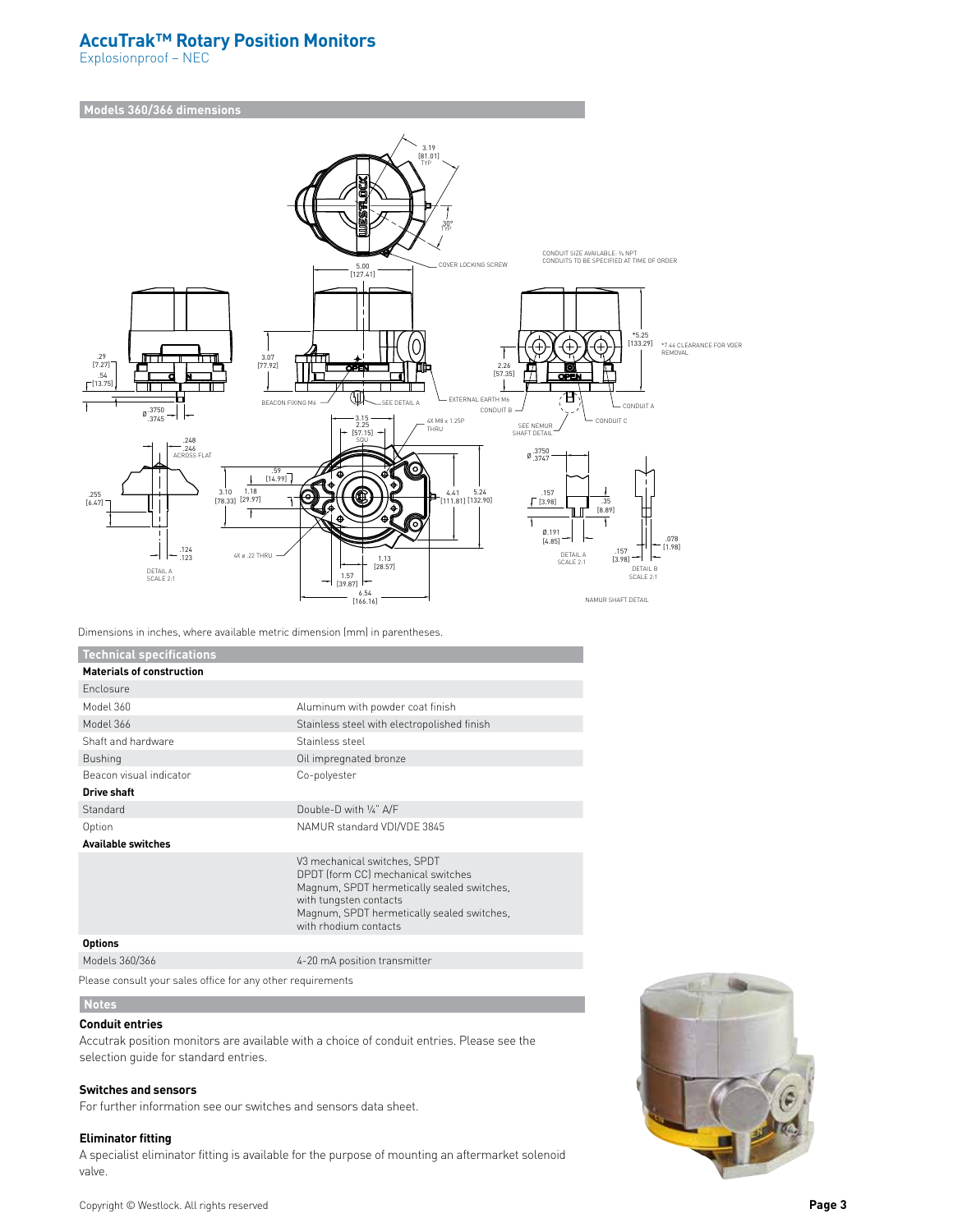Model 2007 Selection Guide

|      | <b>Base model</b>                                              |   |                         |                                                                                                   |                                                                                                               |                                                                                                                                                                                                                                                                                              |  |  |  |  |  |  |
|------|----------------------------------------------------------------|---|-------------------------|---------------------------------------------------------------------------------------------------|---------------------------------------------------------------------------------------------------------------|----------------------------------------------------------------------------------------------------------------------------------------------------------------------------------------------------------------------------------------------------------------------------------------------|--|--|--|--|--|--|
|      |                                                                |   | 2007 Aluminum enclosure |                                                                                                   |                                                                                                               |                                                                                                                                                                                                                                                                                              |  |  |  |  |  |  |
|      |                                                                |   | <b>Shaft output</b>     |                                                                                                   |                                                                                                               |                                                                                                                                                                                                                                                                                              |  |  |  |  |  |  |
|      | Standard (double-D with 1/4" Flats)<br>S<br>N.<br><b>NAMUR</b> |   |                         |                                                                                                   |                                                                                                               |                                                                                                                                                                                                                                                                                              |  |  |  |  |  |  |
|      |                                                                |   | <b>Beacon</b>           |                                                                                                   |                                                                                                               |                                                                                                                                                                                                                                                                                              |  |  |  |  |  |  |
|      |                                                                |   |                         | AB BM2-B<br>AR BM2-R<br>B1 BM3-1<br>B3 BM3-3<br>B5 BM3-5<br>B7 BM3-7<br>B9 BM3-9<br>FC Flat cover | BY BM2-Y (standard)<br>FE BM2-Y-FE (French/English)<br>Conduit<br>2B Two 3/4" NPT [F]<br>4B Four 3/4" NPT [F] | RG BM2-RG (Red Closed/Green Open)<br>2E One 3/4" NPT (F) and one 1/2" NPT (M) eliminator fitting<br>4E Three %" NPT (F) and one %" NPT (M) eliminator fitting<br>4F Two 3/4" NPT (F) and two 1/2" NPT (M) eliminator fittings<br><b>Position switches</b>                                    |  |  |  |  |  |  |
|      |                                                                |   |                         |                                                                                                   |                                                                                                               | 2M02 Two SPDT mechanical switches - 8 pt. TS<br>4M02 Four SPDT mechanical switches - 16 pt. TS<br>6M02 Six SPDT mechanical switches - 24 pt. TS<br>2M04 Two DPDT mechanical switches - 16 pt. TS<br>4M04 Four DPDT mechanical switches - 24 pt. TS<br>2M03 Two SPDT GO® switches - 12 pt. TS |  |  |  |  |  |  |
|      |                                                                |   |                         |                                                                                                   |                                                                                                               | 4M03 Four SPDT GO® switches - 16 pt. TS                                                                                                                                                                                                                                                      |  |  |  |  |  |  |
|      |                                                                |   |                         |                                                                                                   |                                                                                                               | Analog position transmitter                                                                                                                                                                                                                                                                  |  |  |  |  |  |  |
|      |                                                                |   |                         |                                                                                                   |                                                                                                               | 00 None<br>CS 4-20 mA position transmitter (not available with 4M04, 6M02, 2M03, 4M03 switch options)<br>12 pt. TS w/2M02;<br>16 pt. TS w/2M04 and 4M02                                                                                                                                      |  |  |  |  |  |  |
| 2007 |                                                                | N | <b>BY</b>               | 2B                                                                                                | 2M02                                                                                                          | $00 =$ Model number 2007NBY2B2M0200                                                                                                                                                                                                                                                          |  |  |  |  |  |  |

For stainless steel enclosure, please add 00124 to the end of your part number built with the selection guide above.

### **Notes**

### **Specifying your position monitor**

Specifying a position monitor is a complex process as there are many variables which affect each individual application. To ensure that you receive the best possible combination for your monitoring requirement, please contact your local sales office for advice and guidance from one of our experts.

## **Hazardous area classification**

Please see our data sheet for further information on the global standards affecting the specification and installation of equipment in hazardous areas.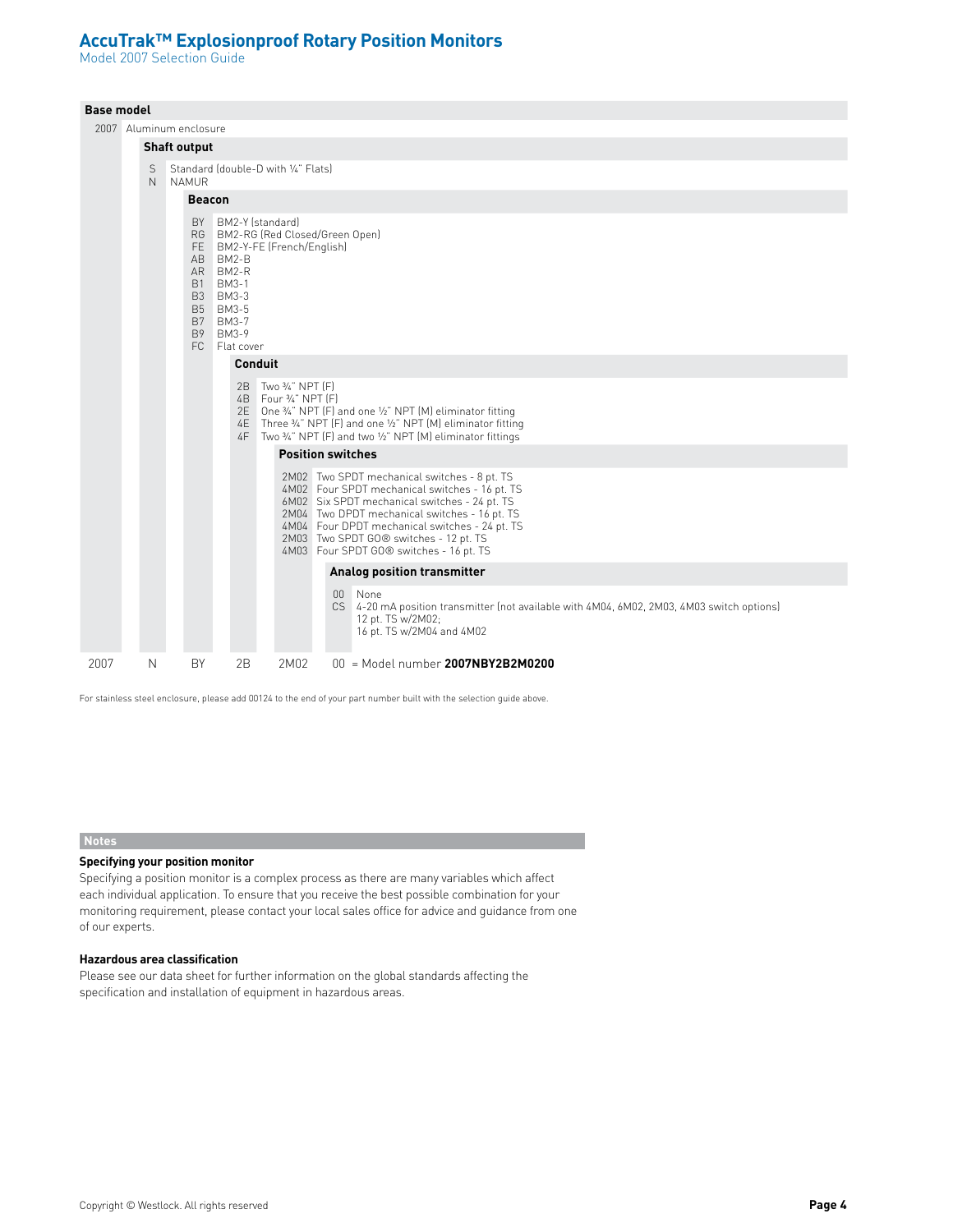Model 5050 Selection Guide

## **Base model**

5050 Alu

|      |                                                                                                                                                                                                              | bubu Aluminum enclosure                                       |                                                                                                                                                                                           |         |  |    |                                       |  |  |  |  |  |
|------|--------------------------------------------------------------------------------------------------------------------------------------------------------------------------------------------------------------|---------------------------------------------------------------|-------------------------------------------------------------------------------------------------------------------------------------------------------------------------------------------|---------|--|----|---------------------------------------|--|--|--|--|--|
|      |                                                                                                                                                                                                              | <b>Shaft output</b>                                           |                                                                                                                                                                                           |         |  |    |                                       |  |  |  |  |  |
|      | S<br>N                                                                                                                                                                                                       | Standard (double-D with 1/4" Flats)<br>NAMUR<br><b>Beacon</b> |                                                                                                                                                                                           |         |  |    |                                       |  |  |  |  |  |
|      |                                                                                                                                                                                                              |                                                               |                                                                                                                                                                                           |         |  |    |                                       |  |  |  |  |  |
|      | BY BM2-Y (standard)<br>RG BM2-RG (Red Closed/Green Open)<br>FE BM2-Y-FE (French/English)<br>AB BM2-B<br>AR BM2-R<br>B1 BM3-1<br>B3 BM3-3<br>B5 BM3-5<br>B7 BM3-7<br>BM3-9<br><b>B</b> 9<br>FC.<br>Flat cover |                                                               |                                                                                                                                                                                           |         |  |    |                                       |  |  |  |  |  |
|      |                                                                                                                                                                                                              |                                                               |                                                                                                                                                                                           | Conduit |  |    |                                       |  |  |  |  |  |
|      |                                                                                                                                                                                                              |                                                               | 2E One 3/4" NPT (F) and one 1/2" NPT (M) eliminator fitting<br>4E Three 3/4" NPT (F) and one 1/2" NPT (M) eliminator fitting<br>Two 3/4" NPT (F) and two 1/2" NPT (M) eliminator fittings |         |  |    |                                       |  |  |  |  |  |
|      |                                                                                                                                                                                                              | <b>Position switches</b>                                      |                                                                                                                                                                                           |         |  |    |                                       |  |  |  |  |  |
|      |                                                                                                                                                                                                              | 2M08 Two P+F sensors model NJ2-V3-N - 8 pt. TS                |                                                                                                                                                                                           |         |  |    |                                       |  |  |  |  |  |
|      |                                                                                                                                                                                                              |                                                               |                                                                                                                                                                                           |         |  |    | Analog position transmitter           |  |  |  |  |  |
|      |                                                                                                                                                                                                              |                                                               |                                                                                                                                                                                           |         |  | 00 | Not available                         |  |  |  |  |  |
| 5050 | Ν                                                                                                                                                                                                            | BY                                                            | 2E                                                                                                                                                                                        | 2M08    |  |    | $00$ = Model number $5050NBY2E2M0800$ |  |  |  |  |  |

### **Notes**

### **Specifying your position monitor**

Specifying a position monitor is a complex process as there are many variables which affect each individual application. To ensure that you receive the best possible combination for your monitoring requirement, please contact your local sales office for advice and guidance from one of our experts.

## **Hazardous area classification**

Please see our data sheet for further information on the global standards affecting the specification and installation of equipment in hazardous areas.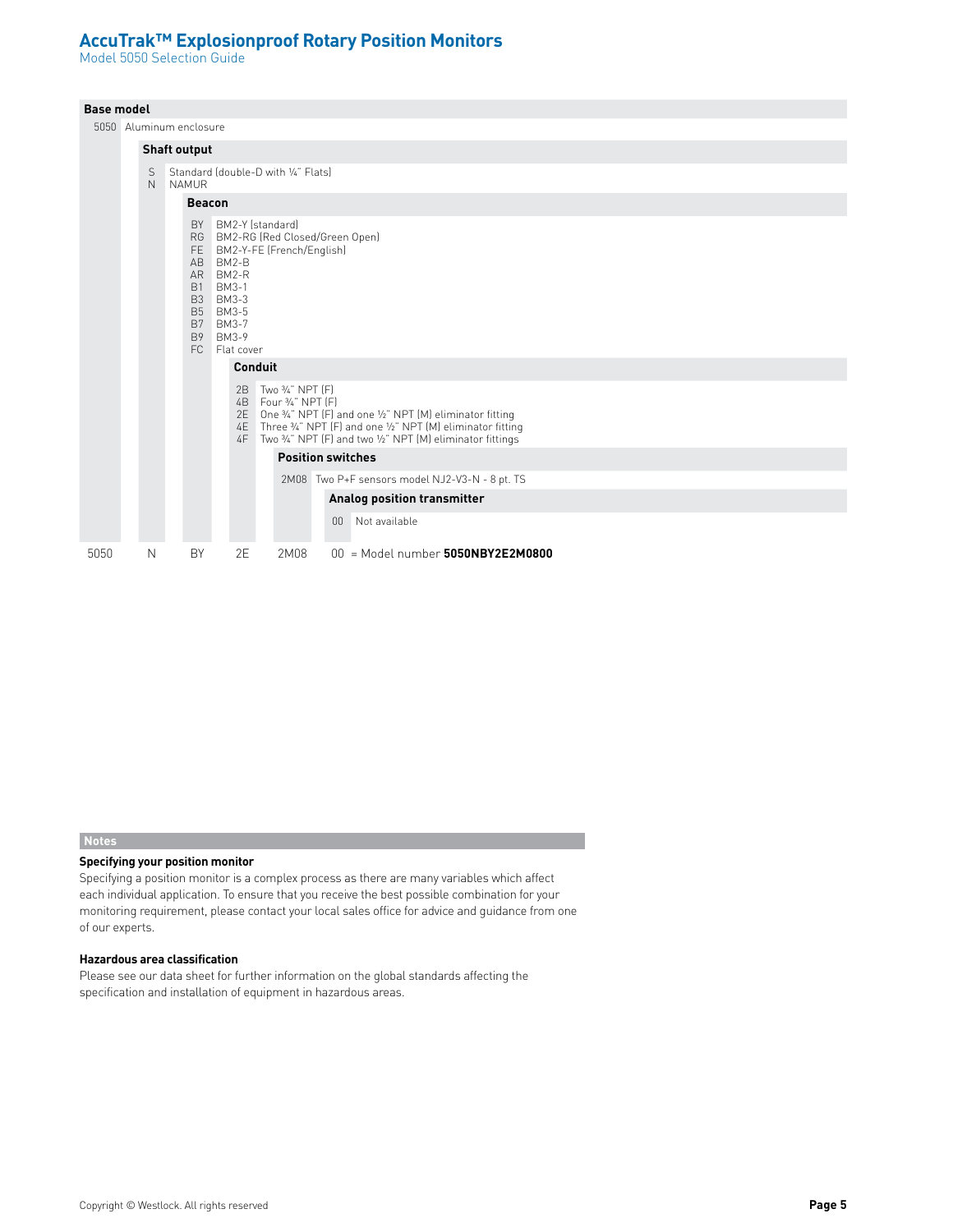Model 9497 Selection Guide

|      | <b>Base model</b> |                   |                     |                       |                                                                                                                    |         |                                                                                                                  |                                                                                                                                                                                                                                                                                                                                                                                                                                                                              |                                                                                                                                                                                          |  |  |  |  |  |  |
|------|-------------------|-------------------|---------------------|-----------------------|--------------------------------------------------------------------------------------------------------------------|---------|------------------------------------------------------------------------------------------------------------------|------------------------------------------------------------------------------------------------------------------------------------------------------------------------------------------------------------------------------------------------------------------------------------------------------------------------------------------------------------------------------------------------------------------------------------------------------------------------------|------------------------------------------------------------------------------------------------------------------------------------------------------------------------------------------|--|--|--|--|--|--|
|      |                   |                   |                     |                       | 9479 Aluminum enclosure                                                                                            |         |                                                                                                                  |                                                                                                                                                                                                                                                                                                                                                                                                                                                                              |                                                                                                                                                                                          |  |  |  |  |  |  |
|      |                   |                   | <b>Shaft output</b> |                       |                                                                                                                    |         |                                                                                                                  |                                                                                                                                                                                                                                                                                                                                                                                                                                                                              |                                                                                                                                                                                          |  |  |  |  |  |  |
|      |                   | S<br>$\mathsf{N}$ | <b>NAMUR</b>        |                       |                                                                                                                    |         | Standard (double-D with 1/4" Flats)                                                                              |                                                                                                                                                                                                                                                                                                                                                                                                                                                                              |                                                                                                                                                                                          |  |  |  |  |  |  |
|      |                   |                   |                     | <b>Beacon</b>         |                                                                                                                    |         |                                                                                                                  |                                                                                                                                                                                                                                                                                                                                                                                                                                                                              |                                                                                                                                                                                          |  |  |  |  |  |  |
|      |                   |                   |                     | B <sub>9</sub><br>FC. | BY BM2-Y (standard)<br>AB BM2-B<br>AR BM2-R<br>B1 BM3-1<br>B3 BM3-3<br>B5 BM3-5<br>B7 BM3-7<br>BM3-9<br>Flat cover | Conduit | RG BM2-RG (Red Closed/Green Open)<br>FE BM2-Y-FE (French/English)<br>2B Two 3/4" NPT [F]<br>4B Four 3/4" NPT [F] |                                                                                                                                                                                                                                                                                                                                                                                                                                                                              | 2E One 3/4" NPT (F) and one 1/2" NPT (M) eliminator fitting<br>4E Three 3/4" NPT (F) and one 1/2" NPT (M) eliminator fitting<br>4F Two %" NPT (F) and two %" NPT (M) eliminator fittings |  |  |  |  |  |  |
|      |                   |                   |                     |                       |                                                                                                                    |         | <b>Position switches</b>                                                                                         |                                                                                                                                                                                                                                                                                                                                                                                                                                                                              |                                                                                                                                                                                          |  |  |  |  |  |  |
|      |                   |                   |                     |                       |                                                                                                                    |         |                                                                                                                  | 2M06 Two SPDT Magnum switches with tungsten contacts - 8 pt. TS<br>2M12 Two SPDT Magnum switches with rhodium contacts - 8 pt. TS<br>2M13 MagPAC module (SPST bifurcated switches with LEDs)<br>4M06 Four SPDT Magnum switches with tungsten contacts - 16 pt. TS<br>4M12 Four SPDT Magnum switches with rhodium contacts - 16 pt. TS<br>6M06 Six SPDT Magnum switches with tungsten contacts - 24 pt. TS<br>6M12 Six SPDT Magnum switches with rhodium contacts - 24 pt. TS |                                                                                                                                                                                          |  |  |  |  |  |  |
|      |                   |                   |                     |                       |                                                                                                                    |         |                                                                                                                  |                                                                                                                                                                                                                                                                                                                                                                                                                                                                              | <b>Analog position transmitter</b>                                                                                                                                                       |  |  |  |  |  |  |
|      |                   |                   |                     |                       |                                                                                                                    |         |                                                                                                                  | 00                                                                                                                                                                                                                                                                                                                                                                                                                                                                           | None<br>CS 4-20 mA position transmitter (not available w/6M06 and 6M12)<br>12 pt. TS w/2M06 and 2M12<br>16 pt. TS w/4M06 and 4M12                                                        |  |  |  |  |  |  |
| 9479 |                   | N                 |                     | BY                    | 2B                                                                                                                 |         | 2M12                                                                                                             |                                                                                                                                                                                                                                                                                                                                                                                                                                                                              | $00 =$ Model number $9479$ NBY2B2M1200                                                                                                                                                   |  |  |  |  |  |  |

For stainless steel enclosure, please add 00124 to the end of your part number built with the selection guide above.

## **Notes**

## **Specifying your position monitor**

Specifying a position monitor is a complex process as there are many variables which affect each individual application. To ensure that you receive the best possible combination for your monitoring requirement, please contact your local sales office for advice and guidance from one of our experts.

## **Hazardous area classification**

Please see our data sheet for further information on the global standards affecting the specification and installation of equipment in hazardous areas.